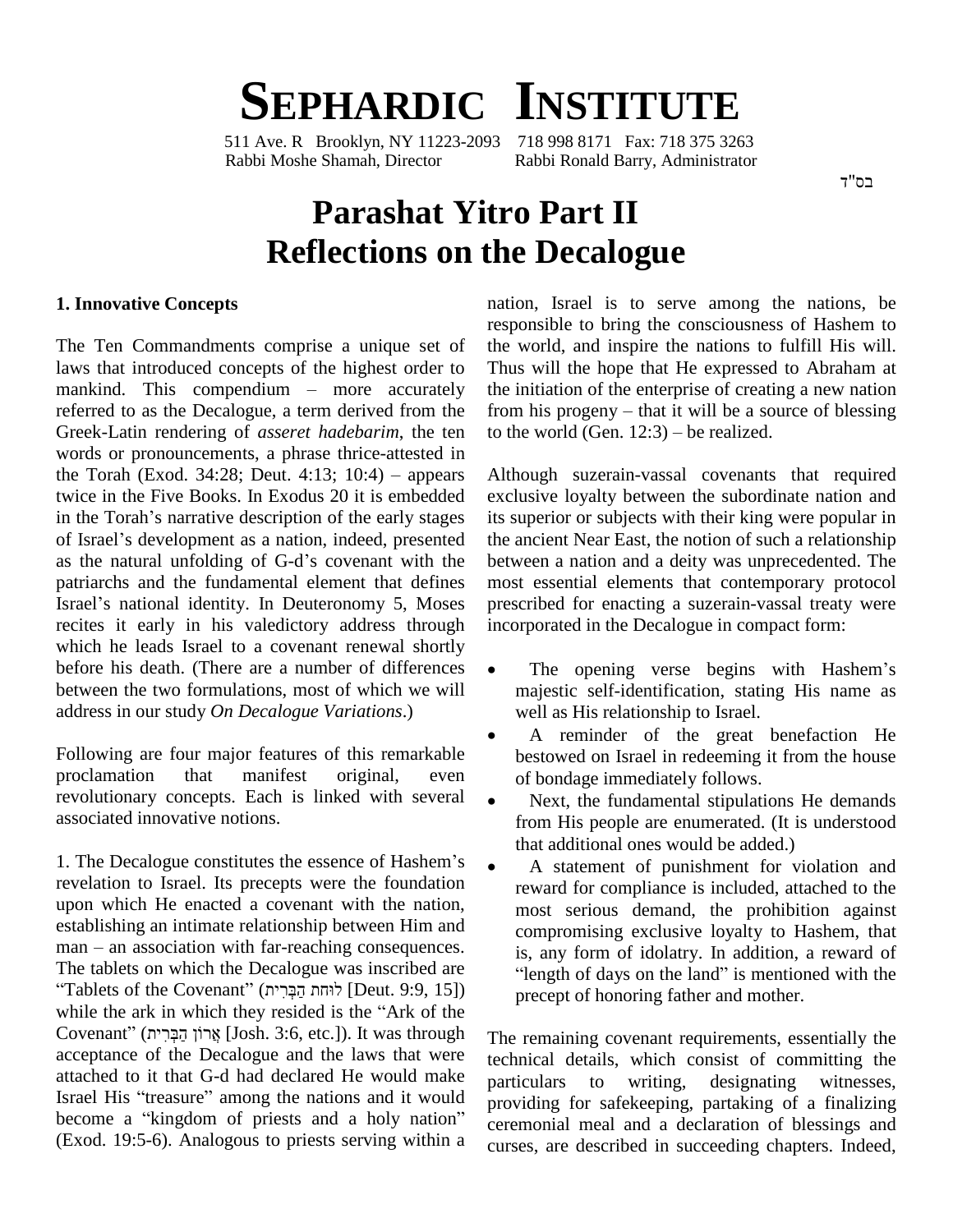the books of Exodus-Leviticus combined on the one hand and the book of Deuteronomy on the other, each in a self-contained manner, are structured in accordance with covenant protocol as we intend to demonstrate in a study on covenant format in the Torah. Utilizing the conventional model for the external framework of the covenant conferred the highest degree of significance upon it since kings had Hashem" that is commemorated without exception on vigorously insisted on the supreme importance of covenantal commitments. It also helped make clear to the recipients, in terms they were familiar with, what was being transacted.

As the covenant established a relationship with the eternal G-d, who was also concerned for the long-term future, it transformed Israel into a permanent and female slaves, animals, and the "stranger within corporate entity and placed great emphasis on your gates" (a non-Israelite dependent on the bringing in the children. Each individual in the nation was to be viewed as in a direct relationship with and personally charged by G-d, having to answer to Him, as opposed to being exhorted by a king, priest or tribal chieftain. This is reflected in the Decalogue's use of the second person singular; this notion helped advance a democratization process. The latter is connected to the lofty status granted each human being by virtue of the fact that all derive from common human ancestors slavery: "In order that your male and female slave who were created by the one G-d as well as from His having created all humankind "in His image" (Gen. 1:26-27), applications of the Torah's revolution in thought.

2. The first two pronouncements\* enunciate details of the immense advance in religion related to belief in one G-d. Israel must recognize Hashem as its sole G d, whose sovereignty extends over all realms of the world, and be completely faithful to Him. All manner and aspects of idolatry are strictly prohibited. When fully developed, with applications spelled out by the prophets, the belief that there is only one G-d, continually concerned for kindness, righteousness and justice, led to the uncompromising responsibility for consistent moral and ethical action. Superstitions were ruled out as were all sorts of rationalizations for inappropriate and divisive behavior that the belief in multiple deities fostered. Idolatry became recognized as man's dangerous distraction from morality, stemming from his undisciplined raw drives and his symbolic prominence of the number seven – it is only unbridled ego, serving his own creations. Belief in one G-d served to heighten recognition of the universal brotherhood concept latent in the creation account and

promote abiding concern for all human beings, leading to the vision of an eventual end to wars with peace on earth.

The fourth commandment, Shabbat, is a multifaceted innovation of enormous significance 3. The fourth commandment, Shabbat, is a<br>multifaceted innovation of enormous significance<br>with applications in various realms. As a day "for multifaceted innovation of enormous significance<br>with applications in various realms. As a day "for<br>Hashem" that is commemorated without exception on the seventh day of each week, a day on which work must cease, it provides a recurring national reminder that Hashem created the world and all that is in it in six days and rested on the seventh. It is a day the Torah proclaims He already sanctified and blessed<br>from creation. And since the prohibition to work is not<br>limited to Israelites but includes the Israelite's male from creation. And since the prohibition to work is not limited to Israelites but includes the Israelite's male and female slaves, animals, and the "stranger within limited to Israelites but includes the Israelite's male Israelite), the implication is clear: G-d calls upon Israel to be sensitive to all His creations. Releasing slaves from labor for twenty-four hours cannot but prompt thoughts of their overall welfare and foster advances in social justice.

In the Deuteronomy version of the Decalogue, In the Deuteronomy version of the Decalogue,<br>Shabbat's primary purposes are defined in relation to In the Deuteronomy version of the Decalogue,<br>Shabbat's primary purposes are defined in relation to<br>slavery: "In order that your male and female slave may rest as you do" and that "you remember you were a slave in Egypt" and Hashem redeemed you from there (Deut. 5:14-15). The Shabbat passage in *Parashat Ki Tissa* highlights the day as a celebration of the covenant (Exod. 31:12-17).

A day of rest rejuvenates and transforms life in both the physical and domestic spheres. Sanctifying the day and distinguishing it as dedicated to Hashem, in whichever manner such responsibilities were to be put into practical effect, promote spiritual welfare as well as family and communal cohesiveness. We read that in the days of the prophets these purposes were fulfilled by establishing Shabbat as a joyous festival that celebrated the values the day stands for (Isa. 58:13), and making it an occasion to visit a prophet (2 Kings  $4:23$ ) or the sanctuary (Isa. 66:23).

Although seven-day units were employed for various Although seven-day units were employed for various<br>purposes in the ancient Near East – reflecting the Although seven-day units were employed for various<br>purposes in the ancient Near East – reflecting the<br>symbolic prominence of the number seven – it is only Israel that had established the week as an ongoing, regularly occurring subdivision of time. In addition, all Near Eastern major celebrations were then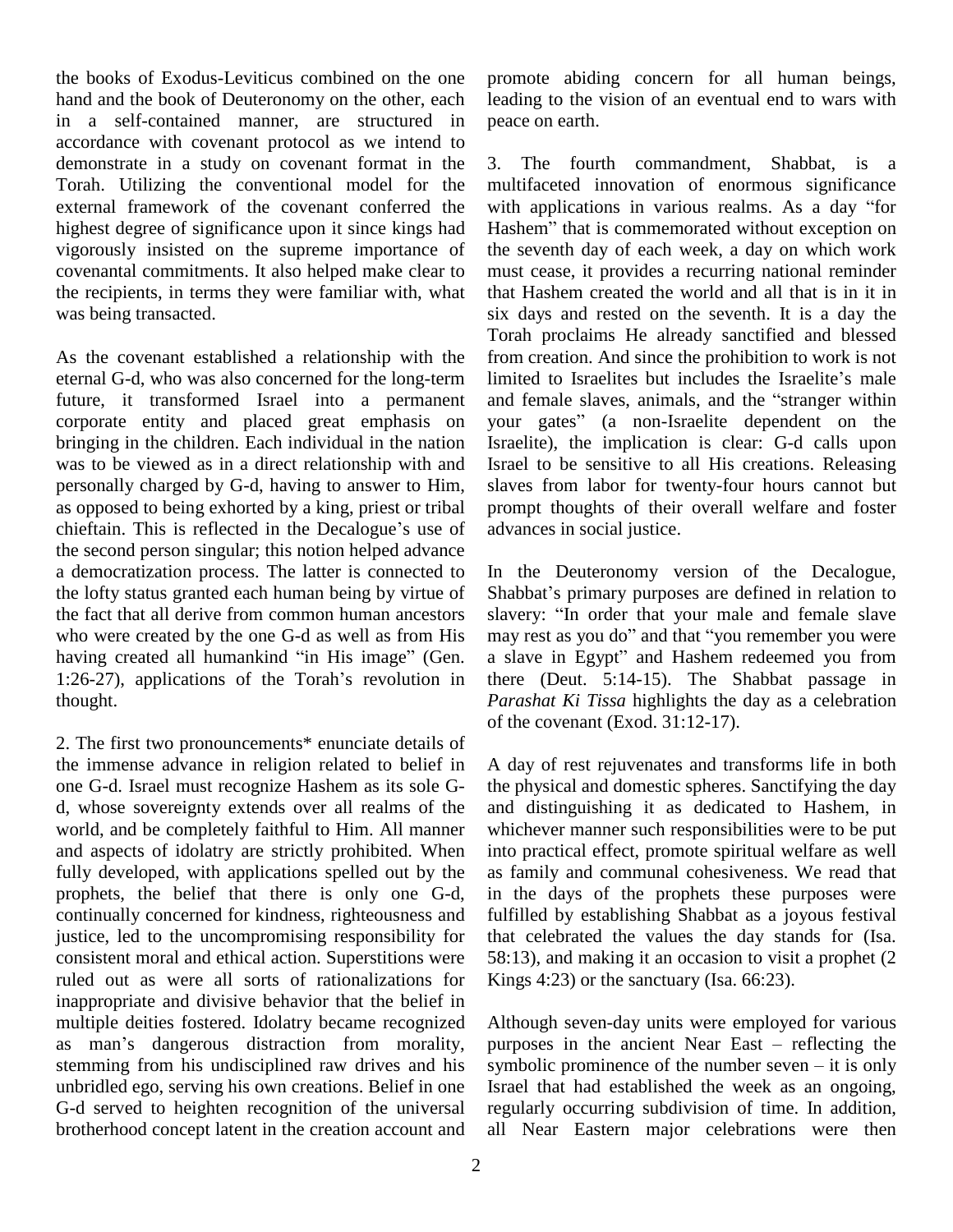associated with one astral phenomenon or another involving sun, moon or stars. Thus, it surely is meaningful that the unit of a week does not correspond to any celestial movement and the Shabbat celebration is free of any such linkage.

4. The mode of articulation of most of the Decalogue commandments is unique and in a legally advanced form. Except for the commandments that demand exclusive service of Hashem and Shabbat, the other precepts were "on the books" of the world's great civilizations prior to *Mattan Torah*. Indeed, regulations that prescribe respect for the names of the gods, the honoring of parents and the prohibitions of murder, adultery, stealing and false testimony had long been legislated in Near Eastern society. However, there are major differences between the manner in which the pre-Torah world understood and codified these laws and their formulation in the Decalogue. In no pre-Torah society were they Decalogue in Exodus (20:15-18) and Moses' fortiethrecognized as categorical imperatives that derived from a divine source, incumbent upon each member of society to fulfill at all times regardless of social overvent status or any personal considerations, as they are and presented in the Decalogue's terse and apodictic discip status or any personal considerations, as they are style.

It is also an innovative matter that the contracting of the covenant and the accompanying lawgiving occurred before Israel entered the promised land, an the co<br>event that at that point was expected to be relatively describin<br>imminent. A nation's land is generally conceived as Moses event that at that point was expected to be relatively describing the people's reaction and dialogue with critical to its identity. G-d had promised a land to Abraham from the very beginning, undoubtedly so the proclamation, the people's request was described that it should become an arena in which the laws of the Torah may fully flourish. Nevertheless, He did not consider it necessary that the covenant be established In M the Torah may fully flourish. Nevertheless, He did not<br>consider it necessary that the covenant be established In<br>and the lawgiving occur upon the nation's land. and the lawgiving occur upon the nation's land.<br>Important as a nation's land is, Israel's self-identity as a nation is primarily based on the covenant and lawgiving.

### **2. Direct Perception and Moses<sup>í</sup> Mediation**

relates that the people heard the first two (5:22) k tradition recorded in the Talmud (*b. Mak.* 23b-24a) woul-<br>relates that the people heard the first two (5:22<br>commandments הְּבָּי הַגְּבוּרָה ("from the mouth of the word") relates that the people heard the first two (5:22<br>commandments פְּל הַגְּבוּרָה ("from the mouth of the word<br>Might"), meaning directly from Hashem, whereas the part remaining eight they heard through the mediation of Moses. This is likely based on a straightforward

interpretation of the Decalogue's literary format as indicated by the syntax. In the first two commandments G-d speaks of Himself in first person, addressing the people in second person: I, Hashem, am your G-d; you shall have no other gods besides Me...for I, Hashem your G-d, am a jealous G-d, etc. In the third, fourth and fifth commandments, He is referred to in the third person: Do not take the name of Hashem your G-d in vain; the seventh day is a sabbath for Hashem your G-d; honor your parents so that you may have long days on the land that Hashem your G-d is giving you. The last five commandments are case-neutral but from the overall context the tradition assumed that they continue along the same line as the previous three.

The reason for this change from first person to third appears to be described in the brief account that The reason for this change from first person to third<br>appears to be described in the brief account that<br>immediately follows G-d's proclamation of the appears to be described in the brief account that<br>immediately follows G-d's proclamation of the<br>Decalogue in Exodus (20:15-18) and Moses' fortiethyear review of it in Deuteronomy (5:20-24). The people were awe-struck and terrified by the overwhelming experience of encountering the divine discipline required. They were committed to G-dí<sup>s</sup> and felt they could not maintain the high level of program but feared that they would die if they continued in direct communion with Him and so they asked Moses to relate the divine words to them. Although the text records this request subsequent to the completion of the Decalogue, it may very well be describing the people's reaction and dialogue with the completion of the Decalogue, it may very well be Moses that occurred at some point in the midst of the experience. In order not to interrupt the narration of Moses that occurred at some point in the midst of the experience. In order not to interrupt the narration of the proclamation, the people's request was described afterwards.

A tradition recorded in the Talmud (*b. Mak*. 23b-24a) In Moses' Deuteronomy retrospective, after he In Moses' Deuteronomy retrospective, after he<br>reminded the people that Hashem spoke to them "face In Moses' Deuteronomy retrospective, after he<br>reminded the people that Hashem spoke to them "face<br>to face from the midst of the fire" (just before he recounted the Decalogue), he also reminded them that<br>he "stood between Hashem and you at that time to<br>relate to you Hashem's word because you feared the to face from the midst of the fire" (just before he he "stood between Hashem and you at that time to relate to you Hashem's word because you feared the fire" (Deut. 5:4-5). In the post-Decalogue passage there, the people explicitly express their fear that they fire" (Deut. 5:4-5). In the post-Decalogue passage there, the people explicitly express their fear that they would die if they "continued" hearing Hashem's voice (5:22), affirming that they did hear some of His words. This probably means that after hearing the first part they communicated their fears to Moses and a change in format was instituted.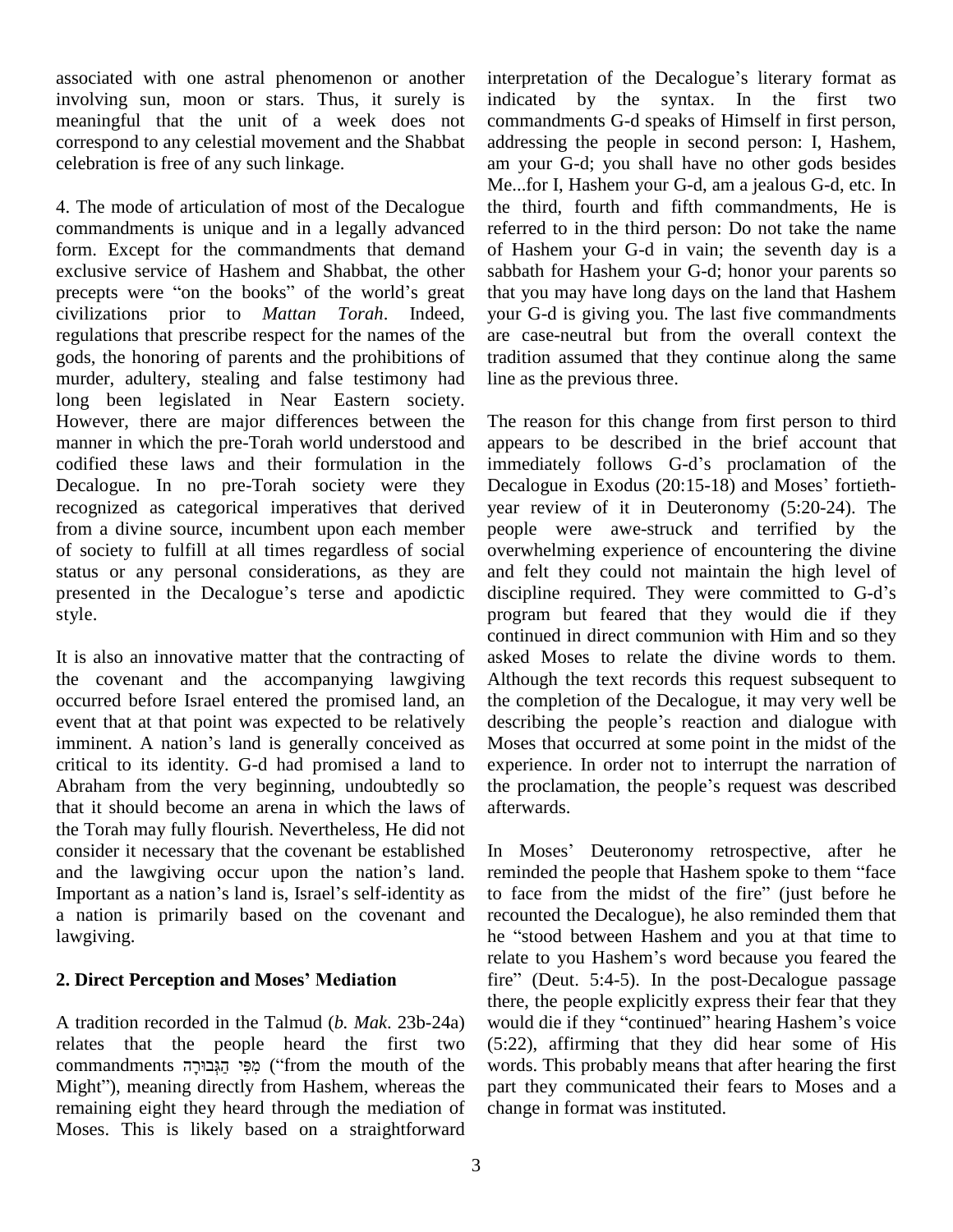In Exodus, when the people requested Moses' mediation, he reassured them. He explained that the reason G-d presented them with a direct national prophetic experience was to test them (to challenge and prove them) and to instill in them reverence for Him in order to prevent their sinning. Having such an encounter with G-d etched in its national historic consciousness would be powerful motivation for the nation to maintain its reverence for Him. In introducing His purpose for revelation, G-d told nation to maintain its reverence for Him. In The pointroducing His purpose for revelation, G-d told the lave Moses: "Behold, I am coming to you in a thick cloud outsta in order that the people may hear when I speak with Moses: "Behold, I am coming to you in a thick cloud outstanding individuals with the gift of prophecy for in order that the people may hear when I speak with the benefit of the masses. In this regard, one cannot you and al was from the purposes of revelation for the people to believe that G-d does communicate His will to human beings and that they should be able to trust His restrain them. Moses responds "Are you jealous for legitimate prophet and the laws received through him.

In Deuteronomy, after reciting the Decalogue and reminding the nation of its request for his mediation, Moses elaborates with a somewhat different emphasis. He quotes G-d to the general effect that He was In D Moses elaborates with a somewhat different emphasis.<br>He quotes G-d to the general effect that He was In Deu<br>satisfied with the people's positive disposition in if they He quotes G-d to the general effect that He was In De<br>satisfied with the people's positive disposition in if the<br>requesting Moses' mediation and that He has hope with that they would maintain their reverence for Him in (Deut.  $5:22-23$ ). Regarding that fire – extensively the future.

when he exhorts Israel not to heed soothsayers and on the "Symbolism of the Fire." (Excerpted and sorcerers, etc., as do the nations G-d is dispossessing translastic from before them, he returns to our subject. Once section again he quotes Israel's statement and G-d's response, from before them, he returns to our subject. Once with further details:

Not such has Hashem your G-d designated for you. A prophet from your midst, from your brethren, like me, Hashem your G-d will raise for you; him shall you heed. In accordance with what<br>
you asked from Hashem your G-d at Horeb on the<br>
day of the assembly, saying: "Let me not continue b you asked from Hashem your G-d at Horeb on the hearing the voice of Hashem my G-d, and this day of the assembly, saying: "Let me not continue bri<br>hearing the voice of Hashem my G-d, and this co<br>great fire let me not see, that I not die." And Ha hearing the voice of Hashem my G-d, and this co<br>great fire let me not see, that I not die." And Hashem said to me, "They did well in what they spoke. A prophet will I raise for them from their brethren, like you, and I will place My words in his mouth and he will speak to them all that I brethren, like you, and I will place I<br>his mouth and he will speak to the<br>command him" (Deut. 18:14-18).

The prophetic experience was to continue into the future in one form or another. It is the alternative to the various forms of divination in which the pagan nations engaged. The latter practices, steeped in idolatrous magic and wonder-working, are intertwined with abominations (as the previous verses in that Deuteronomy 18 passage make clear), whereas the prophet who receives his inspiration from G-d will lead the nation in the moral path.

The people's decision not to continue to see the fire at the lawgiving accords with G-d's system of inspiring outstanding individuals with the gift of prophecy for help but think of Moses<sup>í</sup> response to his disciple the benefit of the masses. In this regard, one cannot Joshua. Upon hearing the report that Eldad and Medad were prophesying in the camp, Joshua asked Moses to Joshua. Upon hearing the report that Eldad and Medad<br>were prophesying in the camp, Joshua asked Moses to<br>restrain them. Moses responds "Are you jealous for were prophesying in the camp, Joshua asked Moses to<br>restrain them. Moses responds "Are you jealous for<br>me? Would that all Hashem's people be prophets that me? Would that all Hashem's people be prophets that Hashem place His spirit upon them" (Num. 11:29).

#### **3. Symbolism of the Fire**

subdued manner in Exodus – and what it represents, it<br>At a later point in Moses' Deuteronomic discourse, is worthwhile to read Rabbi S. D. Sassoon's statement In Deuteronomy, the people's fear that they would die In Deuteronomy, the people's fear that they would die<br>if they continued to hear G-d's voice was expressed with reference to being consumed by the great fire if they continued to hear G-d's voice was expressed<br>with reference to being consumed by the great fire<br>(Deut. 5:22-23). Regarding that fire  $-$  extensively cited by Moses in Deuteronomy but referred to in a (Deut. 5:22-23). Regarding that fire  $-$  extensively cited by Moses in Deuteronomy but referred to in a subdued manner in Exodus  $-$  and what it represents, it cited by Moses in Deuteronomy but referred to in a<br>subdued manner in Exodus – and what it represents, it<br>is worthwhile to read Rabbi S. D. Sassoon's statement subdued manner in Exodus – and what it represents, it<br>is worthwhile to read Rabbi S. D. Sassoon's statement<br>on the "Symbolism of the Fire." (Excerpted and translated from *Natan Hochmah Lishlomo*, Heb. section, p. 191.)

> It may be that most of the Ten Commandments were previously acknowledged, such as You shall not murder, commit adultery, steal, etc., but what was new to their consciousness at Sinai was that these laws possess absoluteness...drawn from the absolute unity of the Creator, which spreads over the whole creation and is reflected within it and brings about an absoluteness to the values of compassion and justice, which are expressions of brings about an ab<br>compassion and just<br>Hashem's unity. Hashem's unity.<br>At Sinai, as Hashem's absolute unity became

known to them, they recognized that His will is absolute in its demands and that it is the sole dispenser of life and true sustenance to each creature. This reality brings about the situation that whoever distances himself from the path of life that Hashem, blessed be He, revealed is